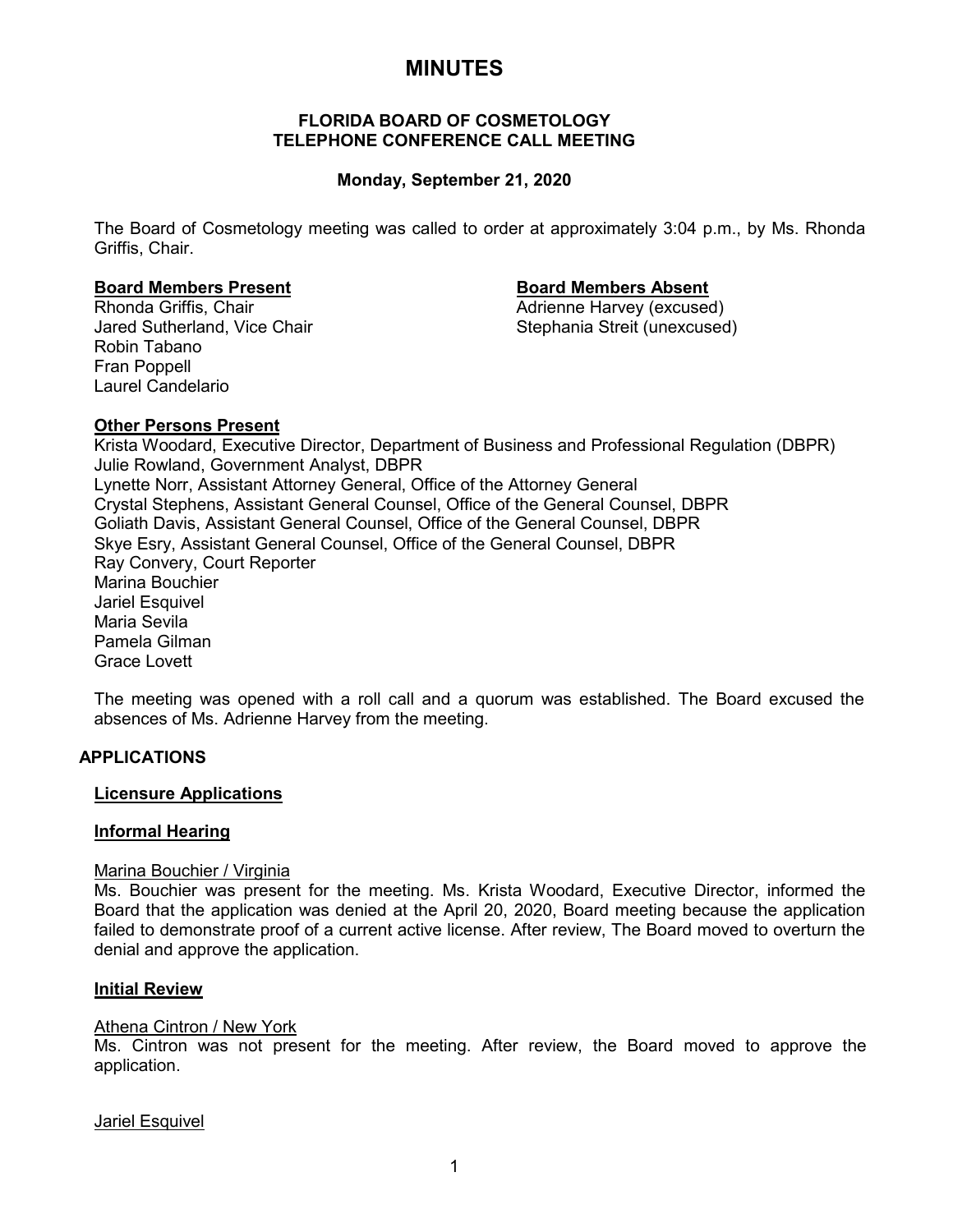Mr. Esquivel and Ms. Maria Sevila were present for the meeting. After review, the Board moved to approve the application.

#### Teresa Jackson

Ms. Jackson was not present for the meeting. After review, the Board moved to approve the application. The Board also imposed probation on the license to run concurrent with her criminal probation.

#### Kyle Mollgren

Ms. Mollgren was not present for the meeting. After review, the Board moved to approve the application. The Board also imposed probation on the license to run concurrent with her criminal probation.

#### **OTHER BUSINESS**

#### **Board Attorney Report**

#### 61G5-22.015, Florida Administrative Code – Specialty Certification

The Board approved the following language and agreed that there would be no negative impact on small business nor would there likely be any increase in regulatory costs in excess of \$200,000 in the aggregate within one year after implementation. They also agreed that a violation of this rule, or any part of this rule, would not be designated as a minor violation, and that this rule should not have a sunset provision.

(1)(a) A nail specialist student at a school specified in Section 477.0201, F.S., shall successfully complete the 180 hours of instruction and the performance of services specified in subsections 61G5-22.016(1) and (2), F.A.C. and <del>, which instruction and services shall be</del> designed to meet the learning objectives set forth in subsections 61G5-22.004(2), 61G5-22.005(2), and 61G5-22.0125(2), F.A.C.

(b) The school shall issue the student a certificate of completion in the specialty area of manicuring/pedicuring/nail extensions upon the student's completion of paragraph (1)(a) and achievement of a passing score of 75% or better on a comprehensive final examination administered and graded by the school.

(2) (a) A facial specialist student at a school specified in Section 477.0201, F.S., shall successfully complete 220 Upon successful academic completion of 260 hours of instruction specified in subsections 61G5-22.017(1) and (2), F.A.C. and designed to meet the learning objectives set forth in subsections 61G5-22.004(2), 61G5-22.005(2), and 61G5-22.006(2), F.A.C., and completion of forty (40) services, a school shall issue a certificate of completion in the specialty area of facials.

(b) The school shall issue the student a certificate of completion in the specialty area of facials upon the student's completion of paragraph (2)(a) and achievement of a passing score of 75% or better on a comprehensive final examination administered and graded by the school.

(3) A student who starts a specialty program before March 1, 1994, shall be qualified to receive a certificate of completion upon his or her successful completion of 120 hours of instruction designed to meet the learning objectives set forth in subsections 61G5-22.004(2), 61G5-22.005(2) and 61G5- 22.0125(2), F.A.C., and completion of 50 services as required by subsection 61G5-22.0125(4), F.A.C.

#### 61G5-22.016, Florida Administrative Code – Minimum Curriculum for Nail Specialty Training

The Board approved the following language and agreed that there would be no negative impact on small business nor would there likely be any increase in regulatory costs in excess of \$200,000 in the aggregate within one year after implementation. They also agreed that a violation of this rule, or any part of this rule, would not be designated as a minor violation, and that this rule should not have a sunset provision.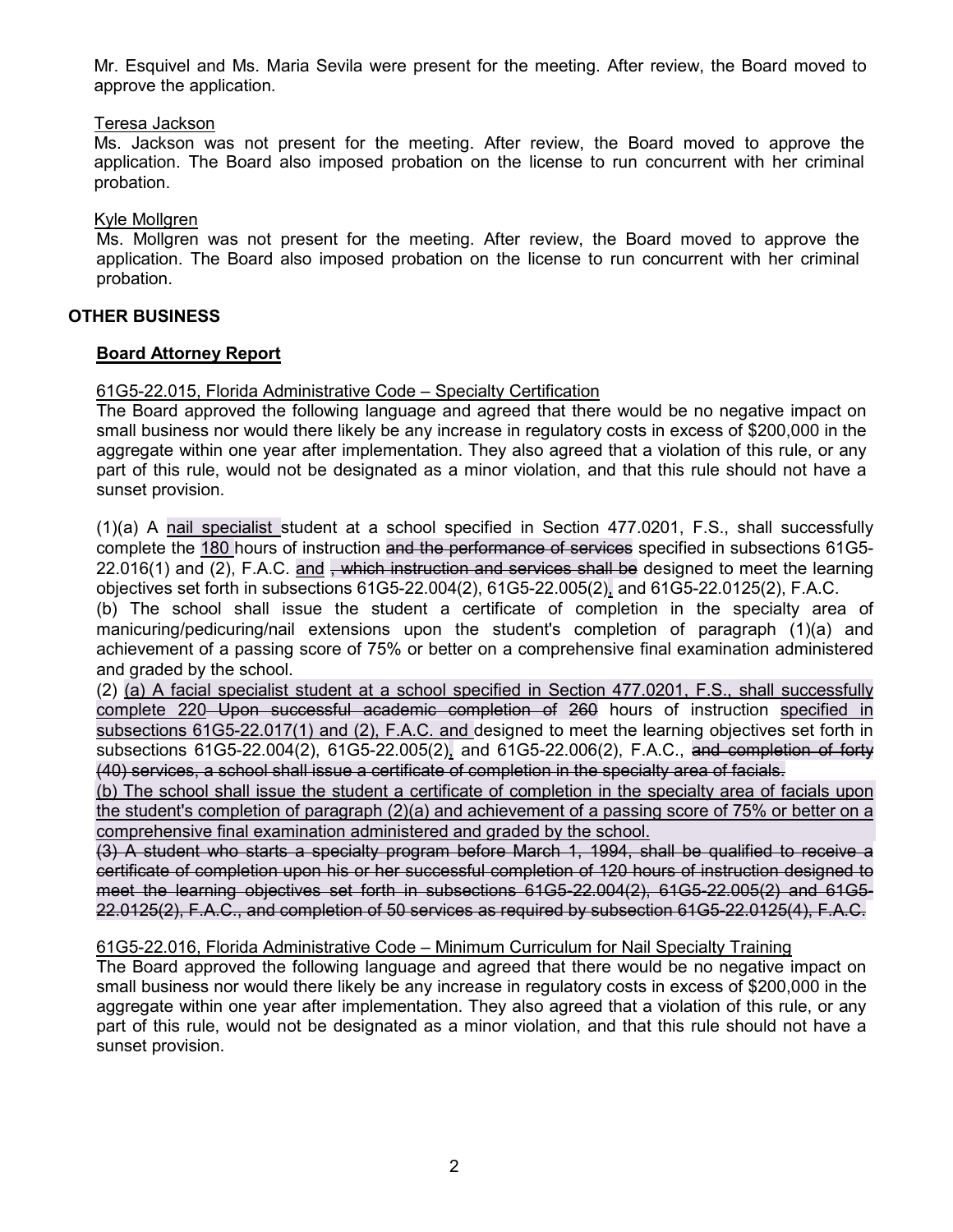(1) At a minimum, the curriculum of schools and programs specified in Section 477.0201, F.S., shall include the following hours of instruction in the indicated topics and services:

| TOPIC (90 Hours)                               | <b>HOURS REQL</b> |
|------------------------------------------------|-------------------|
|                                                |                   |
| (a) Florida Cosmetology laws and rules         | 45                |
| (b) HIV/AIDS                                   | 4                 |
| (c) Sanitation                                 | 84                |
| (d) Ethics                                     | 2                 |
| (e) Nail Theory, Practice, and Related         |                   |
| Subjects including nail disorders and diseases | 72 85             |

(2) The curriculum shall also include instruction in and the performance of the following specified services as indicated (the estimated total number of hours needed for performing the specified services is also indicated):

| TYPE OF SERVICE (90 Hours)    | $\alpha$ of Syce | <b>HOURS</b>     |
|-------------------------------|------------------|------------------|
|                               |                  | <b>REQUIRED</b>  |
| (a) Manicures                 | <b>20</b>        | 10 <sup>20</sup> |
| (b) Pedicures                 | 40               | 10               |
| (c) Tips with Overlay         | $\overline{45}$  | 15 37.5          |
| (d) Sculpting Using A Form    | $\overline{45}$  | 10 37.5          |
| (e) Nail Wraps and/or Mending | 40               | $10 + 5$         |
| (f) Nail Fill-Ins             | 40               | 10               |
| (g) Artificial Nail Removal   | 5                | 5                |
| (h) Polishing and Nail Art    | 40               | 5                |
| <b>Gel Nails</b>              |                  | 15               |

### 61G5-22.002, Florida Administrative Code – Definitions

The Board approved the following language and agreed that there would be no negative impact on small business nor would there likely be any increase in regulatory costs in excess of \$200,000 in the aggregate within one year after implementation. They also agreed that a violation of this rule, or any part of this rule, would not be designated as a minor violation, and that this rule should not have a sunset provision.

(1) Level of Acceptability – Minimum passing grade. The level of acceptability for each of the cosmetology/specialty subjects, theoretical and practical, shall be a minimum score of seventy-five percent (75%) or better on an examination on each of the objectives for each subject area.

(2) Learning Objective. Statements of the basic subject matter content arranged in an effective learning sequence – what the classroom teacher or manager will do in the learning/teaching situation.

(3) Performance Objective. A statement of exactly what the learner must do in observable and measurable terms. A terminal objective – the final action or performance of the individual or group.

(4) A minimum student performance standard is a statement specifying competencies that all students are expected to attain at a particular point in time. Mastery of a standard will be demonstrated by the mastery of a predetermined number of skills related to the standard.

(5) Services. Minimal number of performances in applicable subject categories required for certification for examination.

#### 61G5-22.003, Florida Administrative Code – Level of Acceptability

The Board approved the following language and agreed that there would be no negative impact on small business nor would there likely be any increase in regulatory costs in excess of \$200,000 in the aggregate within one year after implementation. They also agreed that a violation of this rule, or any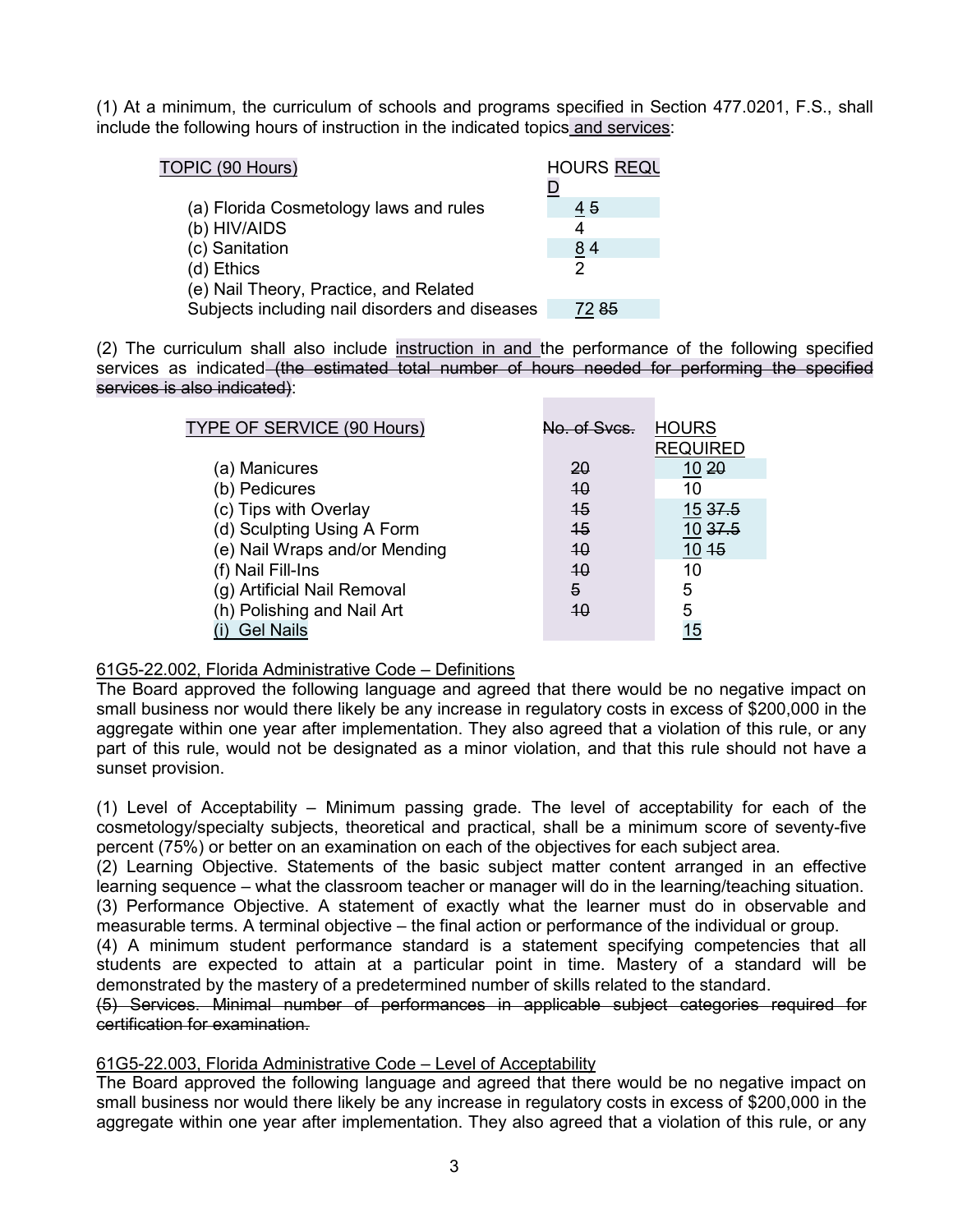part of this rule, would not be designated as a minor violation, and that this rule should not have a sunset provision.

Every school shall evaluate each individual for competency on each objective for each subject area and type of service.

61G5-22.017, Florida Administrative Code – Minimum Curriculum for Facial Specialty Training The Board approved the following language and agreed that there would be no negative impact on small business nor would there likely be any increase in regulatory costs in excess of \$200,000 in the aggregate within one year after implementation. They also agreed that a violation of this rule, or any part of this rule, would not be designated as a minor violation, and that this rule should not have a sunset provision.

(1) At a minimum, the curriculum of schools and programs specified in Section 477.0201, F.S., shall include the following hours of instruction in the indicated theory items:

| TOPIC (149 Hours)                                  | <b>HOURS REQUIRED</b> |
|----------------------------------------------------|-----------------------|
|                                                    |                       |
| (a) Florida Laws and Rules                         | $\overline{45}$       |
| $(b)$ HIV and AIDS                                 | $\overline{A}$        |
| (c) Sanitation                                     | 10                    |
| (d) Ethics                                         | 2                     |
| (e) Basics of Electricity                          | 28                    |
| (f) Facial Techniques and Contraindications        | 50 66                 |
| (g) Product Chemistry                              | 8                     |
| (h) Hair Removal                                   | 52.5                  |
| (i) Makeup                                         | 1 <sub>2</sub>        |
| (i) Skin Theory, Disease including but not limited | 6785                  |
| to HIV/AIDS, and Disorders of the Skin             |                       |

(2) The curriculum shall also include instruction in and the performance of the following specified services, as indicated<del>, as well as the estimated total number of hours needed to complete the</del> required number of services:

| TYPE OF SERVICE (71 Hours)          | NUMBER OF       | <b>HOURS REQUIRED</b> |
|-------------------------------------|-----------------|-----------------------|
|                                     | <b>SERVICES</b> |                       |
| (a) Facials, manual and             | 40              | 30 40                 |
| mechanical, including masks,        |                 |                       |
| packs or treatments which must be   |                 |                       |
| performed on a variety of skin      |                 |                       |
| types, including normal, oily, dry, |                 |                       |
| combination, problem and mature     |                 |                       |
| (b) Set up, use, and maintenance    | 5               | 1 <del>1.25</del>     |
| of electrical devices               |                 |                       |
| (c) Hair removal, including         | 20              | 105                   |
| tweezing, waxing, threading, and    |                 |                       |
| sugaring                            |                 |                       |
| (d) Makeup application for both     | 40              | 105                   |
| daytime and nighttime looks         |                 |                       |
| (e) Lash and brow tinting           | 40              | 25                    |
| (f) Eyelash application, including  | 40              | 12 10                 |
|                                     |                 |                       |